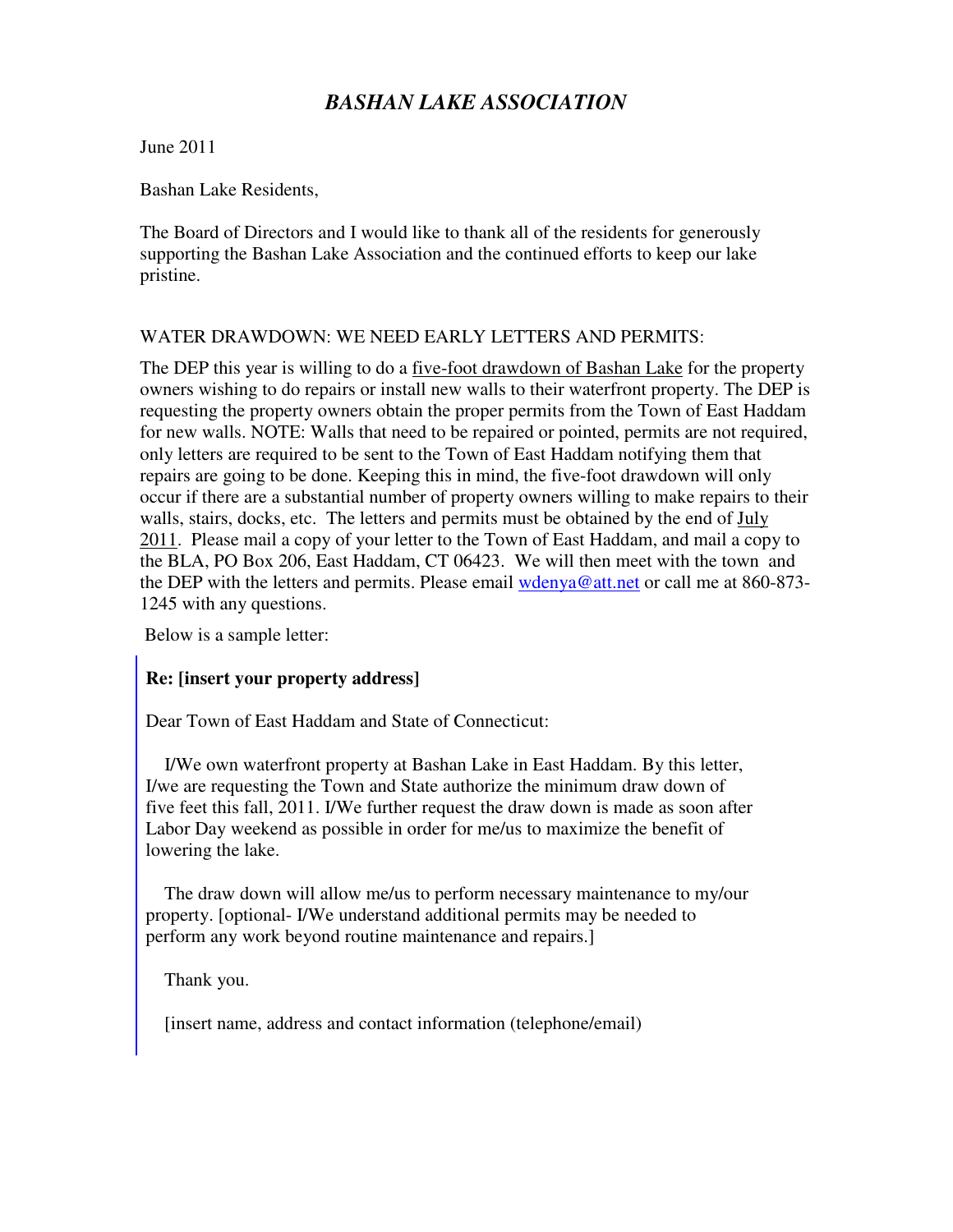# MILFOIL:

Greg Bugbee, from the Connecticut Agricultural Station, spot-treated the lake in late September 2010. The control of the Milfoil weed will be continually treated every year. His efforts are remarkable and continue to reduce the amount of growth of this invasive weed in Bashan Lake. Mr. Bugbee stated, **"Do not pull the Milfoil, as it will seed other areas around your water front."** 

# NEW INVASIVE WEEDS:

Bashan Lake has a new invasive weed in our lake, **Fanwort, Cabomba**, which was discovered last fall near the state boat launch area. Greg Bugbee used the underwater video camera and GPS system to map the location of the weed. The BLA and Greg Bugbee had the weeds hand-pulled by divers and contained by Waters Edge Restoration and Management Company at the end of September 2010. **Mid June 2011 Mr. Bugbee and his divers are continuing to pull and monitor growth of Fanwort.** This weed is very dangerous and is an aggressively growing weed that will choke off all other weeds, including Milfoil. Fanwort will take over the lake and is much worse than Milfoil. Fanwort cannot be treated or killed by chemicals. The 2-4 D, which the DEP allows to treat Milfoil, has no effect on Fanwort, Cabomba. The best treatment/management is to hand-pull the weed down to the root, bag and contain the weed so it does not float to another location, and dispose of the weed far from any waterway. **This weed needs to be monitored by all the waterfront property owners.** The BLA will provide education on how to pull/contain/dispose of the Fanwort, Cabomba weed. This weed is not going away any time soon, and we will all have to help out in order to stop its growth and prevent its spread. Attached is information about Fanwort, Cabomba. Also, any scuba divers who are lake residents who would like to get involved in monitoring this new weed, please contact a Board member with your name.

**20th Annual Meeting for the Bashan Lake Association July 23rd, 2011, 9:00 am at the Grange Hall. This meeting will provide education on the growth and spread of the very invasive Fanwort, Cabomba and Milfoil.** 

# *\* Fun Days at Bashan Lake:*  *July 4th Boat Parade at 11:00 September 4th Bashan Lake Sail Boat Race at 1:00*

SAFETY:

The BLA has placed safety buoys in areas that are intended to slow the speed of boats to 5 mph. If you see unsafe or reckless operations of any boat, please feel free to contact the DEP at 860-424-3474 with the boat registration numbers.